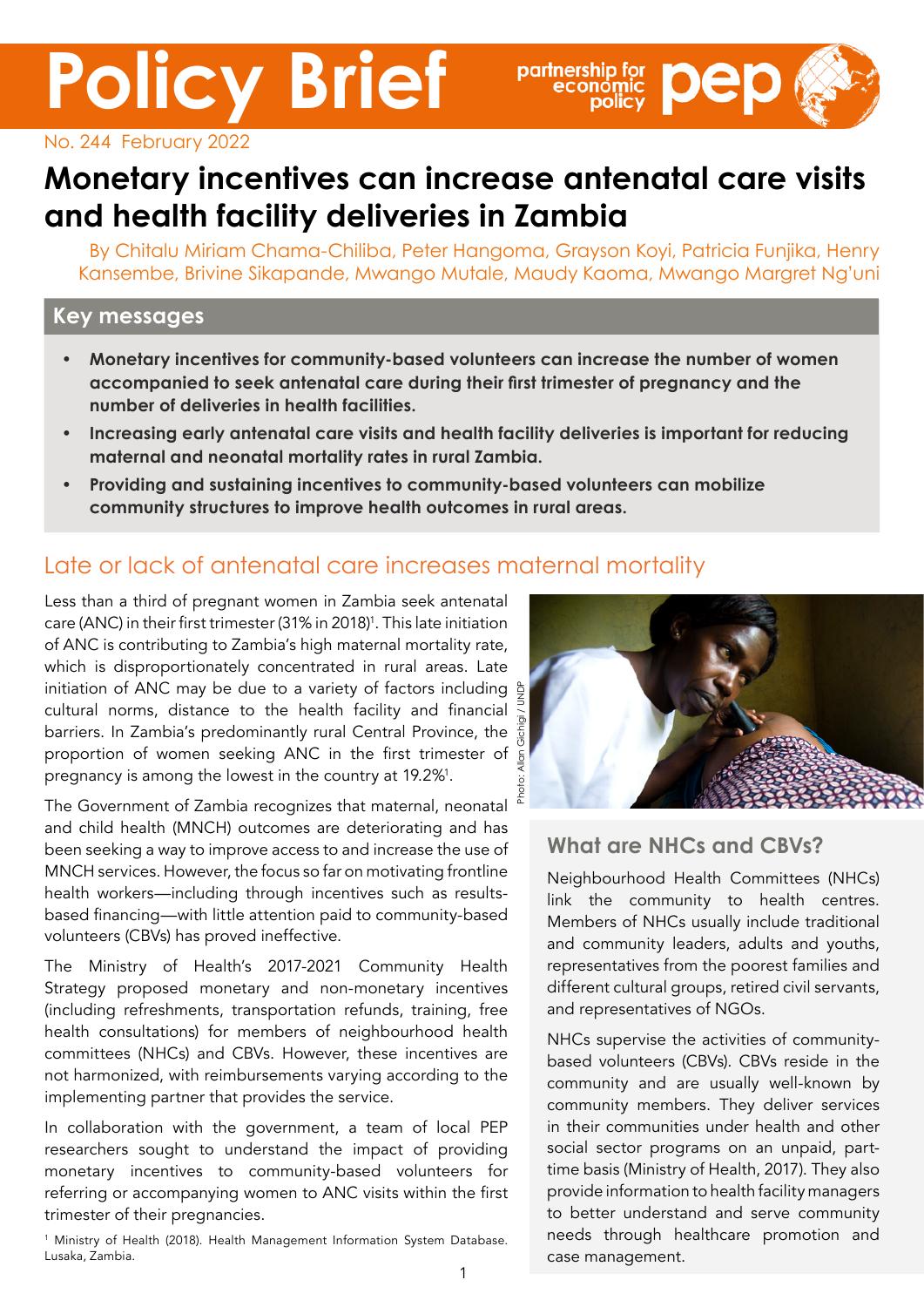#### **The experiment**

The research team used a matched-pair, cluster-randomized parallel design to evaluate the impact of a Government program to provide monetary incentives to community-based volunteers (CBVs) in Zambia's Central Province.

Ninety-eight rural health centres were paired based on administrative data. One of each pair was randomly assigned to the treatment group, the other to the control group.

To separate the effect of monetary incentives from other reminders, orientation meetings were held in all facilities to remind Neighbourhood Health Committees (NHCs) of the importance of pregnant women attending antenatal care (ANC) visits within the first trimester.

Posters were placed in all health facilities, and reminder text messages were sent to NHCs in both treatment and control sites.

The government paid ZMW 5.00 to NHCs for each woman referred or accompanied (equivalent to about 14% of the daily basic minimum wage).

To find out more about the research methods and findings, read the full research paper *[No. 2022-02](https://portal.pep-net.org/document/download/37048)*, published as part of the [PEP working paper series](https://www.pep-net.org/working-papers)*.*





## **Key findings**

Providing monetary incentives to community-based volunteers (CBVs) significantly increased the number of pregnant women who were accompanied to seek antenatal care (ANC) visits in the first trimester as well as the number of facility deliveries.

- The number of women accompanied by CBVs to ANC visits in the first trimester increased by 29 percentage points.
- Facility deliveries increased by 22 percentage points.

However, there was no significant change in the proportion of women who went unaccompanied and overall first trimester antenatal care attendance did not increase.

Qualitative evidence suggests that CBVs face a number of challenges that affect how effectively they can support pregnant women in their community. For example, CBVs without transportation must sometimes walk long distances to visit clients. They may also have difficulty identifying women who could not disclose their pregnancy early enough.

Photo: Lindsay Mgbor / Department for International Development